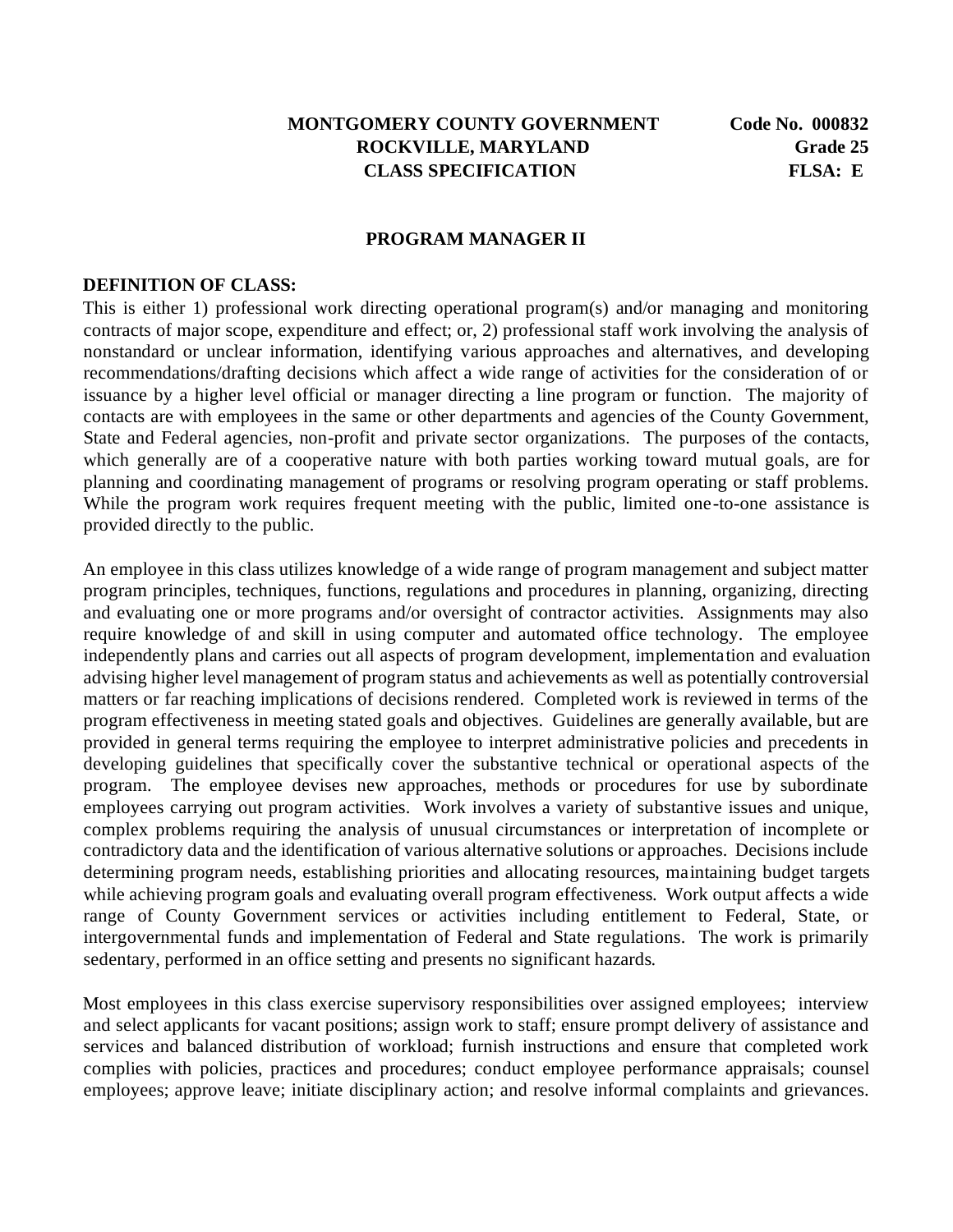(**NOTE:** The occupational field of program management involves directing or carrying out assignments for one or more programs; or, providing staff support to a higher level official or manager directing a line program or function. Responsibility for contract administration is frequently included. The programs generally relate directly to a department's/agency's mission of providing services to County residents. This field of work is distinguished from management-support functions such as personnel, budgeting or other administrative type tasks which are designed to facilitate the activities of other employees providing direct services. The work of this class consists of three distinct but interrelated functions: 1) determining what to do and deciding how and when to do it; 2) carrying out or overseeing the accomplishment of the work, and the development of new methods or criteria to achieve established objectives; and 3) evaluating the effectiveness of the activities carried out. Depending on the nature and level of the individual position, one or more of these functions may be assigned.)

## **EXAMPLES OF DUTIES: (Illustrative Only)**

- Plans, designs, develops and manages programs to meet local needs and objectives; and provides, through subordinate employees or contract agencies, counseling, assistance, care, and other services to individuals and families.
- Assesses community needs as they relate to the program; supervises all current services including counseling, support and educational groups, information and referral.
- Develops methods and procedures for determining eligibility of participants/families to receive subsidies or other services; monitors/controls expenditures.
- Convenes and leads meetings with relevant County staff for development of input to public policy, planning, decision-making, program modification and funding.
- Conducts a variety of management studies which may involve organizational analysis, productivity improvements, policy and procedures development, and system design.
- Initiates and directs planning projects and delivery of services by private provider agencies and consumer groups via meetings, conferences, and telephone contacts to ensure that expansion of services is consistent with needs and priorities of program goals and objectives.
- Oversees development of grant proposals for funding current, new, or expanded programs.
- Develops and administers contracts, which may include preparing requests for proposals (RFP's), advertising, reviewing bids and proposals, contract preparation and processing, administration of funds, and oversight of contractor performance.
- Initiates and maintains contacts with County and State officials, and integrates State plans, priorities, and financial resources with those affecting delivery of services at the local level.
- Provides technical assistance to department directors, agency staff and community regarding needs and client services.
- Performs related duties as required.

# **KNOWLEDGE, SKILLS AND ABILITIES:**

- Thorough knowledge of laws, rules and regulations which apply to the provisions and limitations of programs to which assigned.
- Thorough knowledge of the principles, practices and techniques of program development, implementation, management, and evaluation.
- Knowledge of analytical techniques to conduct studies, to analyze findings, and to make recommendations concerning effectiveness, efficiency, and productivity of assigned program(s).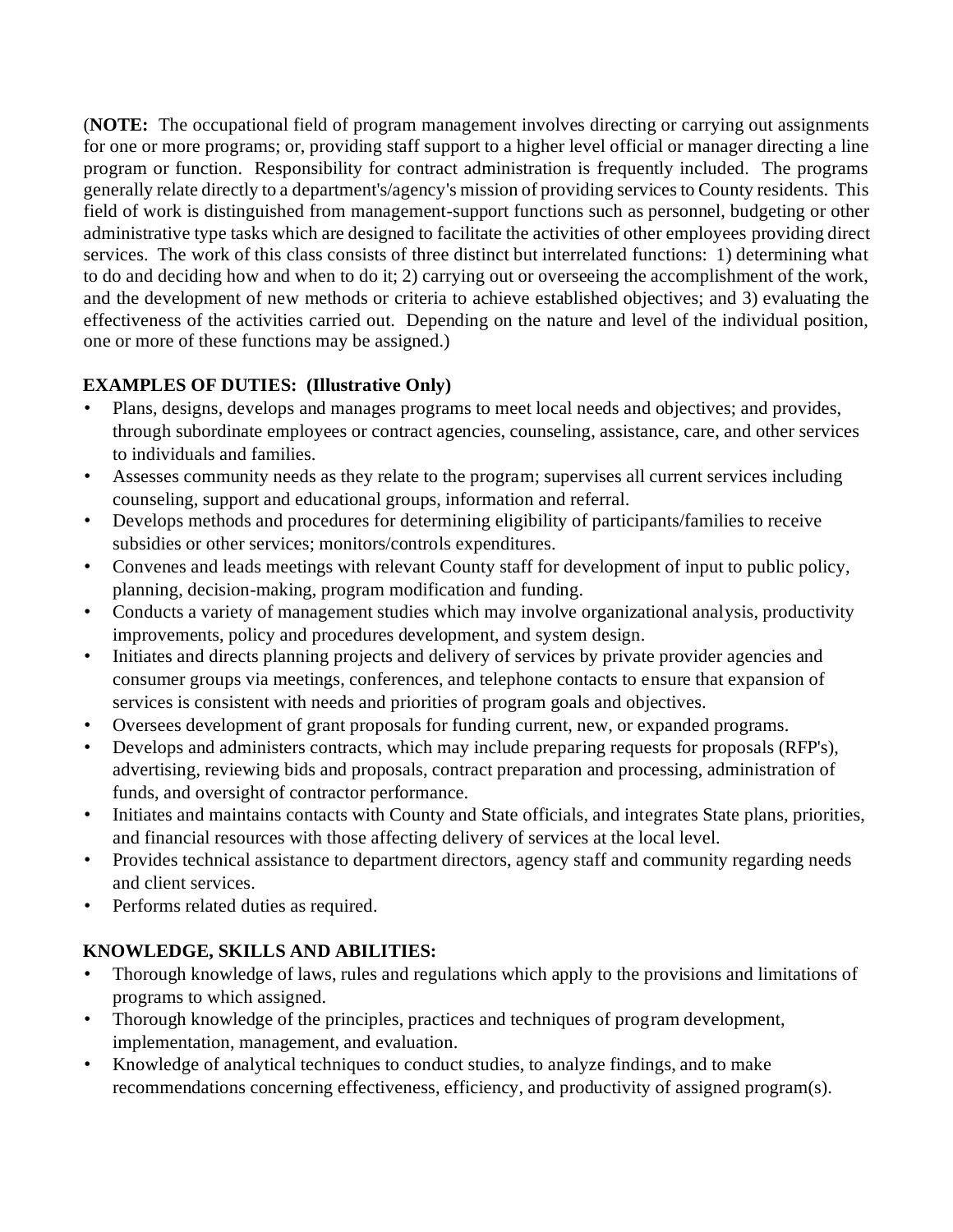- Knowledge of general principles of procurement, contract management, and/or personnel, as required.
- Knowledge of Federal and/or State grant funding requirements and regulations, as required.
- Skill in explaining and defending ideas and positions, both orally and in writing, and persuading individuals and groups to support assigned program activities and/or decisions.
- On a selected basis, applicant may be examined for supervisory experience, knowledge, skills and abilities.
- Ability to deal tactfully, effectively, and equitably with people.
- Ability to attend meetings or perform work at locations outside the office if necessary.

# **MINIMUM QUALIFICATIONS:**

**Experience:** Thorough five (5) years professional experience in a program/specialization area directly related to the assignment of the position. Supervisory experience may be required, depending upon the position assignment.

**Education:** Graduation from an accredited college or university with a Bachelor's Degree. **Equivalency:** An equivalent combination of education and experience may be substituted.

### **CERTIFICATIONS: (**may vary according to assignment as follows)

- (1) Program Manager II positions assigned to the Housing Code Enforcement Section of the Department of Housing and Community Affairs (DHCA) require International Code Council (ICC) certification and recertification as determined by DHCA.
- (2) Program Manager II positions assigned to the Department of Fire and Rescue Services (FRS) Selfcontained Breathing Apparatus Maintenance Unit require the following certifications and recertifications as determined by FRS:
	- SCOTT Air Supplied Products maintenance and overhaul or other manufacturer equivalent.
	- SCOTT AirPak 50 maintenance and overhaul or other manufacturer equivalent.
	- Breathing Air compressor maintenance and overhaul.

**Note:** There will be no substitutions for this section.

**LICENSE:** If required by the position of assignment, possession and maintenance at all times of a valid Class "C" (or equivalent) driver's license from the applicant's state of residence.

### **PROBATIONARY PERIOD:**

Individuals appointed to a position in this class will be required to serve a probationary period of twelve (12) months and, if promoted to a position in this class, will be required to serve a probationary period of six (6) months. Performance will be carefully evaluated during the probationary period. Continuation in this class will be contingent upon successful completion of the probationary period.

**MEDICAL EXAM PROTOCOL:** Medical History Review. Positions assigned to Fire and Rescue require Medical History Review with Drug/Alcohol Screen.

**NOTE:** Medical Protocol may vary according to assignment as follows:

(1) Paratransit Program Manager - Core Exam with Drug/Alcohol Screen.